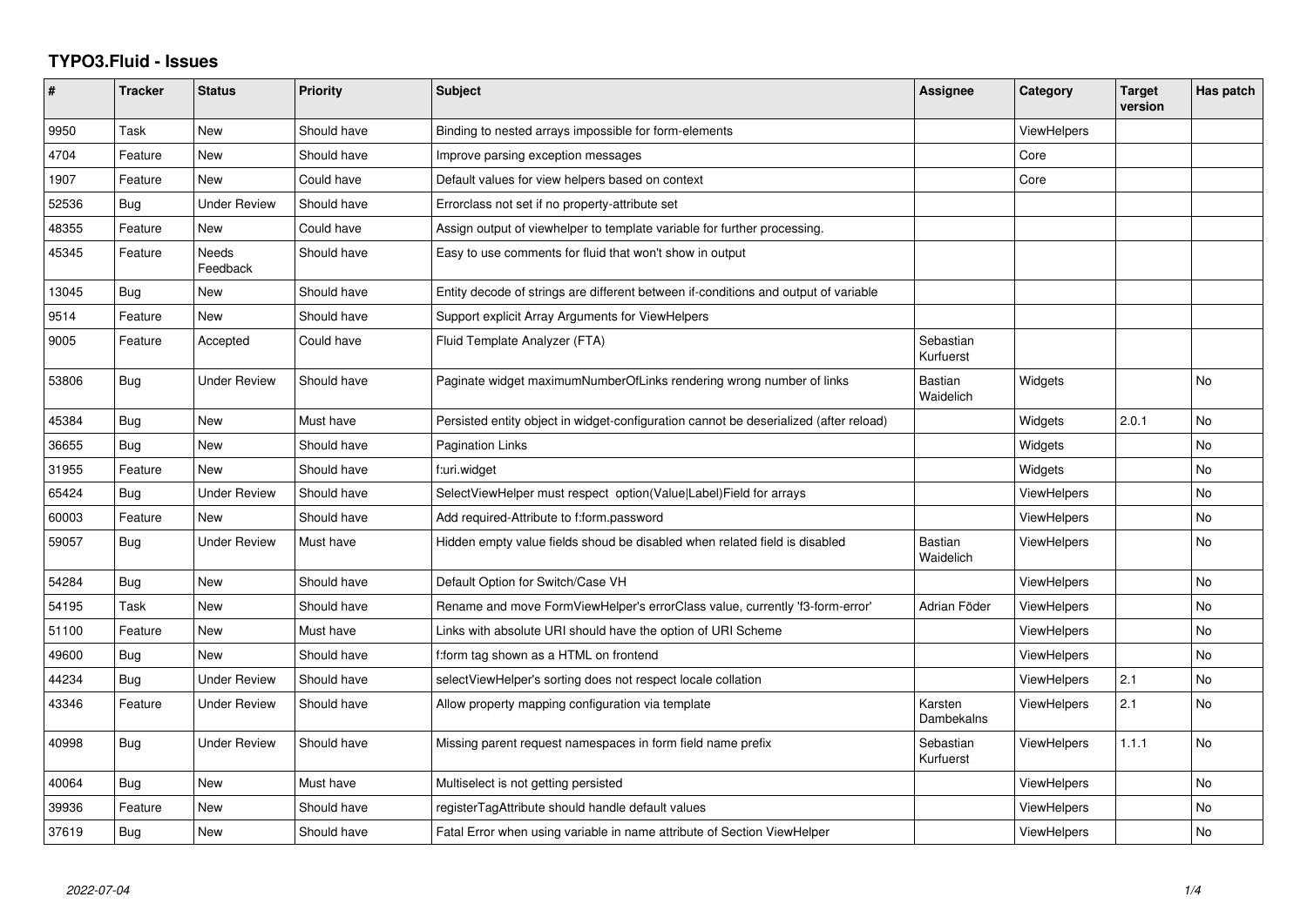| #     | <b>Tracker</b> | <b>Status</b>            | <b>Priority</b>      | <b>Subject</b>                                                                                         | <b>Assignee</b>             | Category           | <b>Target</b><br>version | Has patch |
|-------|----------------|--------------------------|----------------------|--------------------------------------------------------------------------------------------------------|-----------------------------|--------------------|--------------------------|-----------|
| 36662 | <b>Bug</b>     | Needs<br>Feedback        | Should have          | Checked state isn't always correct when property is collection                                         | Kevin Ulrich<br>Moschallski | ViewHelpers        | 1.1.1                    | <b>No</b> |
| 36410 | Feature        | <b>New</b>               | Should have          | Allow templates to send arguments back to layout                                                       |                             | ViewHelpers        |                          | <b>No</b> |
| 34682 | Bug            | <b>Under Review</b>      | Should have          | Radio Button missing checked on validation error                                                       |                             | <b>ViewHelpers</b> |                          | <b>No</b> |
| 34309 | Task           | New                      | Could have           | Unknown ViewHelpers cause exception - should be handled more graceful                                  |                             | ViewHelpers        |                          | <b>No</b> |
| 33628 | Bug            | Needs<br>Feedback        | Must have            | Multicheckboxes (multiselect) for Collections don't work                                               | Christian Müller            | ViewHelpers        |                          | <b>No</b> |
| 26664 | Task           | New                      | Won't have this time | Clean up Form ViewHelpers                                                                              |                             | ViewHelpers        |                          | <b>No</b> |
| 26658 | Task           | New                      | Won't have this time | Make Form ViewHelpers consistent                                                                       |                             | ViewHelpers        |                          | <b>No</b> |
| 10911 | Task           | New                      | Should have          | Tx Fluid ViewHelpers Form AbstractFormViewHelper->renderHiddenIdentityField<br>should be more reliable |                             | <b>ViewHelpers</b> |                          | <b>No</b> |
| 8648  | <b>Bug</b>     | New                      | Should have          | format.crop ViewHelper should support all features of the crop stdWrap function                        |                             | ViewHelpers        |                          | <b>No</b> |
| 8491  | Task           | <b>Needs</b><br>Feedback | Should have          | link action and uri action differ in absolute argument                                                 | Karsten<br>Dambekalns       | ViewHelpers        |                          | No        |
| 5933  | Feature        | Accepted                 | Should have          | Optional section rendering                                                                             | Sebastian<br>Kurfuerst      | ViewHelpers        |                          | <b>No</b> |
| 3725  | Feature        | New                      | Could have           | <b>CSS Engine</b>                                                                                      | Christian Müller            | <b>ViewHelpers</b> |                          | <b>No</b> |
| 60181 | Feature        | <b>New</b>               | Could have           | Caching mechanism for Fluid Views/Templates                                                            |                             | View               |                          | <b>No</b> |
| 46289 | Bug            | <b>Needs</b><br>Feedback | Should have          | Enable Escaping Interceptor in XML request format                                                      |                             | View               | 2.0.1                    | <b>No</b> |
| 45394 | Task           | New                      | Should have          | Forwardport Unit test for standalone view                                                              |                             | View               |                          | <b>No</b> |
| 43072 | Task           | New                      | Should have          | Remove TOKENS for adding templates fallback in Backporter                                              |                             | View               |                          | <b>No</b> |
| 38369 | <b>Bug</b>     | New                      | Must have            | Resource ViewHelpers should not fall back to request package                                           |                             | View               |                          | <b>No</b> |
| 8989  | Feature        | Needs<br>Feedback        | Could have           | Search path for fluid template files                                                                   |                             | View               |                          | <b>No</b> |
| 62346 | Feature        | <b>New</b>               | Could have           | f:comment should have high precende                                                                    |                             | Core               | 3.x                      | <b>No</b> |
| 46257 | Feature        | <b>Under Review</b>      | Should have          | Add escape sequence support for Fluid                                                                  |                             | Core               |                          | <b>No</b> |
| 39990 | <b>Bug</b>     | New                      | Should have          | Same form twice in one template: hidden fields for empty values are only rendered<br>once              |                             | Core               |                          | <b>No</b> |
| 33551 | <b>Bug</b>     | New                      | Must have            | View helper values break out of a partial scope                                                        | Sebastian<br>Kurfuerst      | Core               |                          | <b>No</b> |
| 33394 | Feature        | Needs<br>Feedback        | Should have          | Logical expression parser for BooleanNode                                                              | <b>Tobias Liebig</b>        | Core               |                          | <b>No</b> |
| 30555 | Feature        | New                      | Could have           | Make TagBuilder more extensible                                                                        |                             | Core               |                          | No        |
| 27607 | Bug            | New                      | Must have            | Make Fluid comparisons work when first element is STRING, second is NULL.                              |                             | Core               |                          | No        |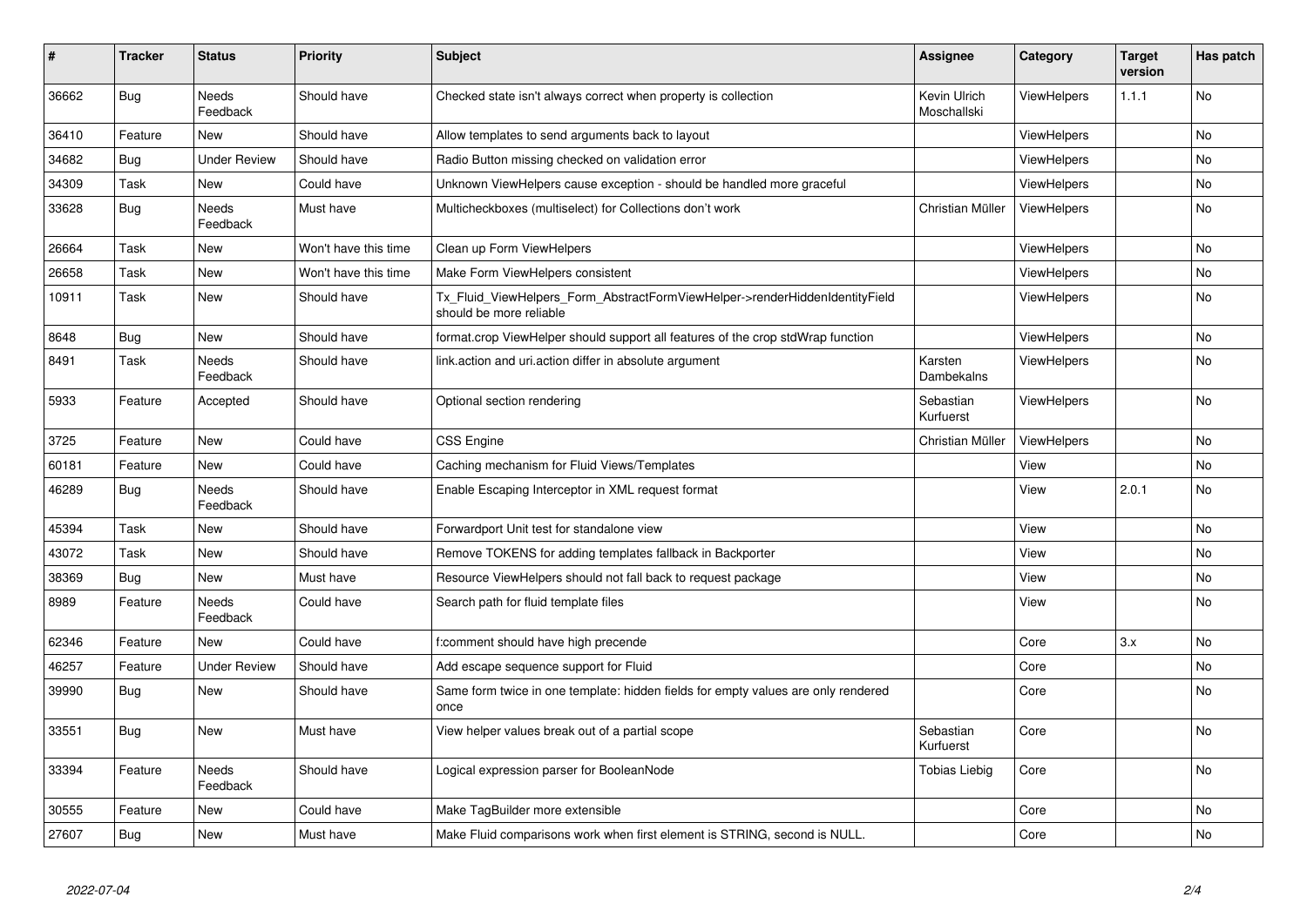| #     | <b>Tracker</b> | <b>Status</b>       | <b>Priority</b> | Subject                                                                                       | <b>Assignee</b>        | Category | <b>Target</b><br>version | Has patch |
|-------|----------------|---------------------|-----------------|-----------------------------------------------------------------------------------------------|------------------------|----------|--------------------------|-----------|
| 12863 | Bug            | <b>New</b>          | Should have     | Attributes of a viewhelper can't contain a '-'                                                | Sebastian<br>Kurfuerst | Core     |                          | <b>No</b> |
| 10472 | Feature        | New                 | Could have      | Fluid Standalone distribution                                                                 |                        | Core     |                          | No        |
| 3481  | Bug            | <b>New</b>          | Should have     | Use ViewHelperVariableContainer in PostParseFacet                                             |                        | Core     |                          | No        |
| 60271 | Feature        | New                 | Should have     | Paginate viewhelper, should also support arrays                                               |                        |          |                          | No        |
| 58983 | Bug            | New                 | Should have     | format.date does not respect linebreaks and throws exception                                  |                        |          |                          | <b>No</b> |
| 58921 | Bug            | New                 | Should have     | f:form.* VHs crash if NOT inside f:form but followed by f:form                                |                        |          |                          | No        |
| 57885 | Bug            | New                 | Must have       | Inputs are cleared from a second form if the first form produced a vallidation error          |                        |          |                          | No        |
| 56237 | Task           | New                 | Should have     | in-line (Condition) ViewHelpers should not evaluate on parsing                                |                        |          |                          | No        |
| 55008 | Bug            | <b>Under Review</b> | Should have     | Interceptors should be used in Partials                                                       | Christian Müller       |          |                          | No        |
| 52640 | Feature        | <b>Under Review</b> | Should have     | Create an UnlessViewHelper as opposite to the IfViewHelper                                    | Marc Neuhaus           |          |                          | <b>No</b> |
| 52591 | Bug            | New                 | Should have     | The Pagination Widget broken for joined objects                                               |                        |          |                          | No        |
| 52419 | Bug            | <b>New</b>          | Should have     | Wrong PHPDocs notation for default value inline f:translate viewhelper                        |                        |          | 2.0                      | No        |
| 51277 | Feature        | New                 | Should have     | ViewHelper context should be aware of actual file occurrence                                  |                        |          |                          | No        |
| 50888 | Bug            | <b>Under Review</b> | Should have     | WSOD by changing name of section and if Fluid caches are generated                            |                        |          |                          | No        |
| 49756 | Feature        | <b>Under Review</b> | Should have     | Select values by array key in checkbox viewhelper                                             |                        |          |                          | No        |
| 49038 | Bug            | New                 | Must have       | form.select does not select the first item if prependOptionValue is used                      |                        |          |                          | No        |
| 47669 | Task           | New                 | Should have     | FormViewHelper does not define the default request method                                     |                        |          |                          | No        |
| 47006 | Bug            | <b>Under Review</b> | Should have     | widget identifier are not unique                                                              |                        |          |                          | <b>No</b> |
| 46545 | Feature        | New                 | Should have     | Better support for arrays in options of SelectViewHelper                                      |                        |          |                          | No        |
| 46091 | Task           | Needs<br>Feedback   | Should have     | Show source file name and position on exceptions during parsing                               |                        |          |                          | No        |
| 45153 | Feature        | New                 | Should have     | f:be.menus.actionMenuItem - Detection of the current select option is insufficient            |                        |          |                          | No        |
| 43071 | Task           | New                 | Should have     | Remove TOKENS for adding fallback teplates in B                                               |                        |          |                          | No        |
| 42743 | Task           | New                 | Should have     | Remove inline style for hidden form fields                                                    |                        |          |                          | No        |
| 42397 | Feature        | New                 | Should have     | Missing viewhelper for general links                                                          |                        |          |                          | No        |
| 40081 | Feature        | New                 | Should have     | Allow assigned variables as keys in arrays                                                    |                        |          |                          | No        |
| 38130 | Feature        | New                 | Should have     | Checkboxes and multiple select fields should have an assignable default value                 |                        |          |                          | No        |
| 37095 | Feature        | New                 | Should have     | It should be possible to set a different template on a Fluid TemplateView inside an<br>action | Christopher<br>Hlubek  |          |                          | No        |
| 33215 | Feature        | New                 | Should have     | RFC: Dynamic values in ObjectAccess paths                                                     |                        |          |                          | No        |
| 28554 | <b>Bug</b>     | New                 | Should have     | (v4) implement feature flag to disable caching                                                |                        |          |                          | No        |
| 28553 | <b>Bug</b>     | New                 | Should have     | improve XHProf test setup                                                                     |                        |          |                          | No        |